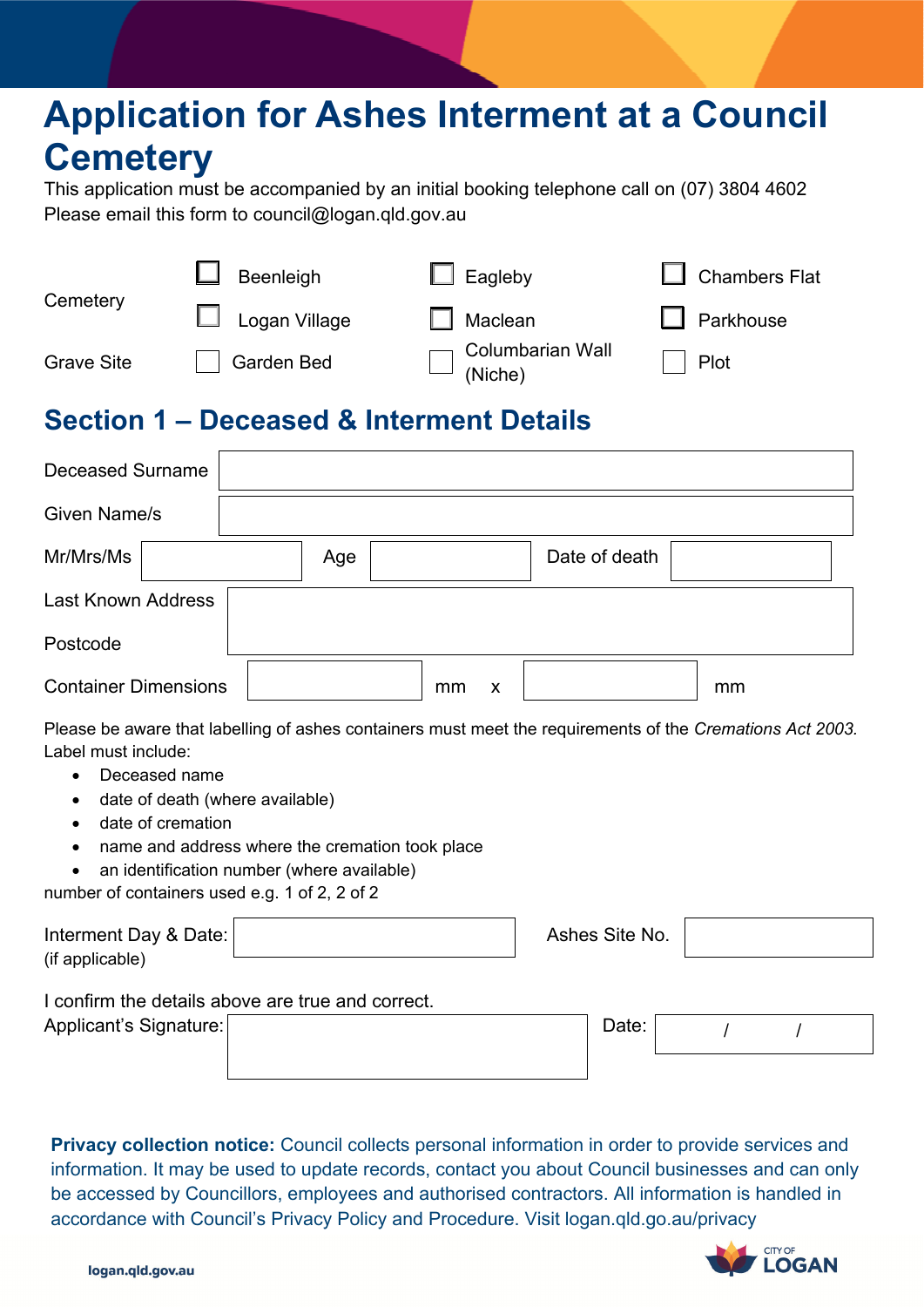| Section 2 – Burial Right Holder's Details |  |  |  |  |  |  |  |
|-------------------------------------------|--|--|--|--|--|--|--|
| Mr / Mrs / Ms<br><b>Full Name</b>         |  |  |  |  |  |  |  |
| <b>Property Address</b>                   |  |  |  |  |  |  |  |
| Relationship to the deceased              |  |  |  |  |  |  |  |
| <b>Contact Number</b>                     |  |  |  |  |  |  |  |

# **Conditions of application**

### **Applicant's Obligations**

The Applicant and Burial Right Holder must comply with all rules or regulations which may apply to the operation of the cemetery. Council may vary its rules and regulations at any time and in any manner it deems appropriate.

### **Burial Rights**

### **Graves (and Ashes Memorialisation in gravesite)**

The purchase of a new grave acquires a Burial Right to a particular grave. The Burial Right is a right to be buried in that grave and the right to authorise the burial of others in the grave (up to the number permitted in that grave as determined by Council from time to time).

The Right may not be sold; is not transferable or transmissible by death. A Burial Right for a gravesite may be surrendered to Council. Upon surrender Council will pay the Burial Right Holder of a gravesite or their estate an amount no greater than 80% of the original purchase price of the grave.

On the death of the Burial Right Holder the authority to authorise burials in a grave reverts to Council. Council will permit, in its absolute discretions, a spouse, child, partner, relative, direct descendant, legal representative or friend of the Burial Right holder to be buried in the grave provided however that it has no reason to believe that the Burial Right Holder would have objected.

NB: Under no circumstances is a person permitted to enter into a gravesite to carry out works without the written approval from Council, to ensure the Workplace Health and Safety Act provisions are complied with.

#### **Ashes memorial Garden or Columbarium Wall (Niche)**

A burial right for an ashes site may be surrendered to Council with no refund applicable. Council shall maintain a niche for a period of seventy (70) years from the time it is first used for the disposal of

DM# 4382120



logan.qld.gov.au